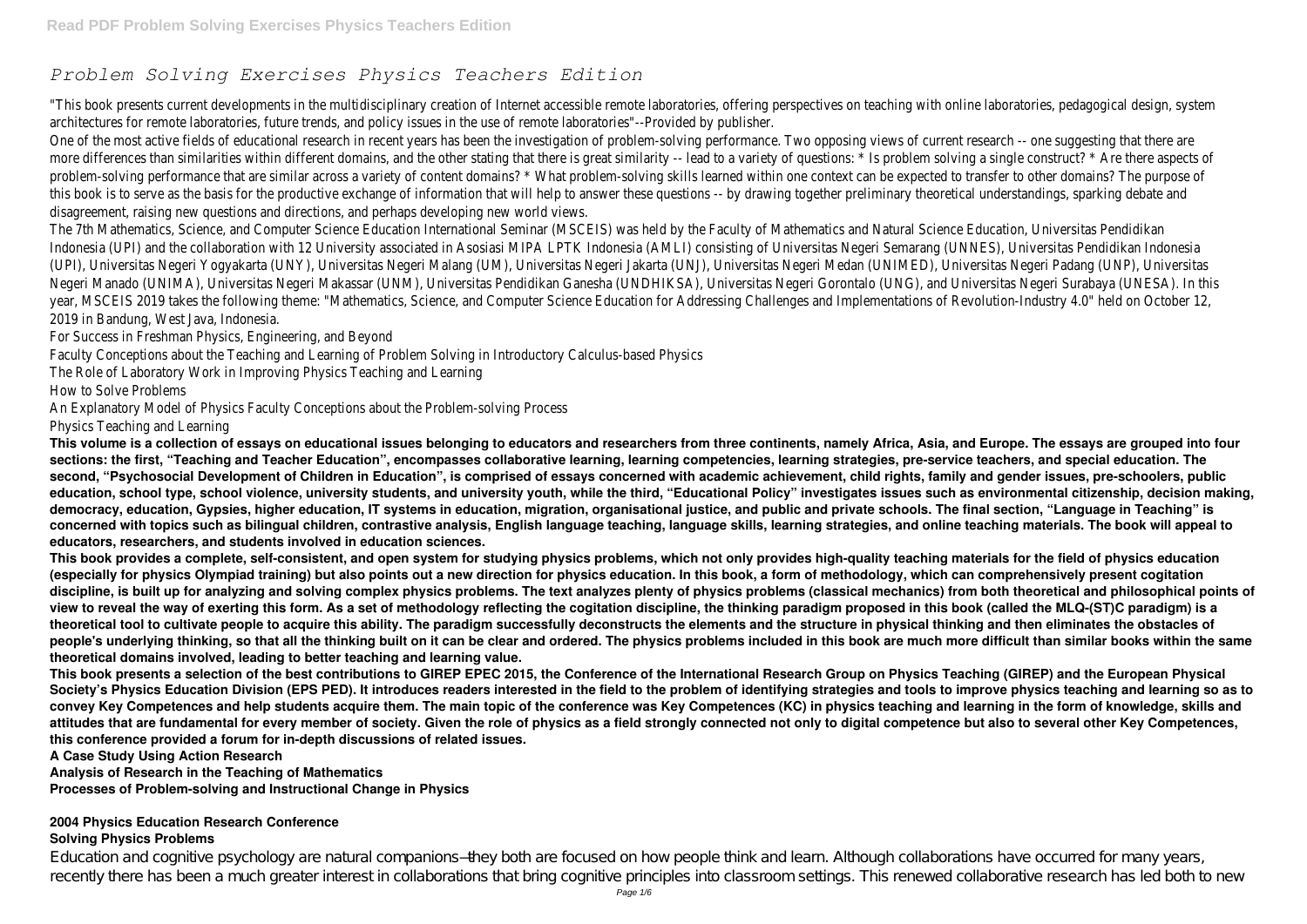evidence-based instructional practices and to a better understanding of cognitive principles. This volume contains overviews of research projects at the intersection of cognitive science and education. The prominent contributors–cognitive psychologists, developmental psychologists, educational psychologists, and science educators–were chosen both for the quality of their work and the variety of their contributions–general principles; influence of affect and motivation; and focus on math and science education. This volume contains overviews of research projects at the intersection of cognitive science and education The prominent contributors were chosen both for the quality of their work and the variety of their contributions general principles; influence of affect and motivation; and focus on math and science education.

Authored by Paul Hewitt, the pioneer of the enormously successful "concepts before computation" approach, Conceptual Physics boosts student success by first building a solid conceptual understanding of physics. The Three Step Learning Approach makes physics accessible to today's students. Exploration - Ignite interest with meaningful examples and hands-on activities. Concept Development - Expand understanding with engaging narrative and visuals, multimedia presentations, and a wide range of concept-development questions and exercises. Application - Reinforce and apply key concepts with hands-on laboratory work, critical thinking, and problem solving. Please see Volume I for a full description.

Selected Contributions from the International Conference GIREP EPEC 2015, Wrocław Poland, 6–10 July 2015

This book includes studies that represent the state of the art in science education research and convey a sense of the variation in educational traditions around the world. The papers are organized into six main sections: processes, conceptual understanding, reasoning strategies, early years science education, and affective and social aspects of science teaching and learning. The volume features 18 papers, selected from the most outstanding presented during the 10th European Science Education Research Association (ESERA) Conference, held in Nicosia, Cyprus, in September 2013. The theme of the conference was "Science Education Research for Evidence-based Teach and Coherence in Learning". The studies presented underline aspects of great relevance in contemporary science education: the need to reflect on different approaches to enhance our knowledge of learning processes and the r context, designed or circumstantial, formal or non-formal, in learning and instruction. These studies are innovative in the issues they explore, the methods they use, or the ways in which emergent knowledge in the field is *book is of interest to science educators and science education researchers with a commitment to evidence informed teaching and learning.*

Prentice Hall Conceptual Physics

Short Courses and Workshops for Undergraduate Faculty

The Effects of Documented Problem Solutions on Problem Solving Skills for Introductory College Physics Courses

Ideas a Beginning Physics Teacher Should Not Take for Granted

Mathematical Problem Posing

*Teaches problem-solving style for students in introductory college science and engineering courses.*

My students struggle to solve physics word problems when the solution is not explicitly given to them. They can understand abstract concepts and repeat a problem that is solved correctly for them but cannot solve word prob new. The ability to solve problems should be a skill that a student acquires or improves at as a result of taking a college physics course. Over the past several years of teaching I have noticed that despite my best effort any measurable improvement in my students' abilities to solve physics problems. As a physics teacher, I needed to find some way to help my students become more comfortable and learn to enjoy solving physics problems. This *projects investigates the use of formative assessments on determining what changes can be implemented in teaching that might help students become more proficient at solving physics problems. Directory of Awards*

*Scalable E-Learning Tools for Engineering and Science Disciplines*

*Directory of NSF-supported Undergraduate Faculty Enhancement Projects*

*Implications for Teaching Methods in Physics*

*Improving Quantitative Problem Solving Using Dimensional Analysis and Proportional Reasoning*

*Mathematics in Physics Education*

This research presents an investigation of how students solve physics problems and how physics instructors approach changes in their teaching. In particular, the first part of this dissertation focuses on th major projects looking at students' processes of problem-solving in upper-division physics courses. The second part focuses on the processes of instructional change. In the first project described in part I, I discuss the clusters of resources that emerge when upper-division students write about electromagnetic fields in linear materials. I use a resource theory perspective to describe the ways students link piec information (or resources) to form more complex ideas, improve their understanding, and solve physics problems. The evidence shows that students benefit from activating resources related to the internal structure of the atom when thinking about electric fields to complete their mental model. Physics as a discipline embeds conceptual meaning about the physical world in mathematical formalism. In the second is the second in project, I use Sherin's symbolic forms theory to present an analysis of the different physical meanings associated with the equal signs across a physics context. Sherin's symbolic forms framework links mathematical equations to intuitive conceptual ideas. I delineate types of equal signs as used in five undergraduate level physics textbooks and develop a categorization scheme. Six distinct meanings are identified: causality, balancing, definitional, assignment, hybrid, and calculation. After considering five physics textbooks, I then analyze students' solutions in their written homework in an upper-division electrostatics course and compare them to textbook solutions. In doing so, I am able to look for patterns and compare the ways students use the equal signs to the textbook solution manual. In the last sec Part I, I examine students' epistemological framing when solving physics problems as a group. I analyze videos of students solving electrodynamics problems. I consider two epistemic frames which are commo in students' discussions during problem solving in group: sense-making and answer-making. I first characterize the markers of each frame, focusing on analyzing students' group frame. Then, I present a pair or examples that show how often students transition between these frames. I notice moments that students change their attitude towards the problem to move forward in their activities. While there are ma view how students practice physics, the results of this project provide deeper insight into students' problem-solving processes in an upper-division course. In Part II, I use phenomenography as a methodolog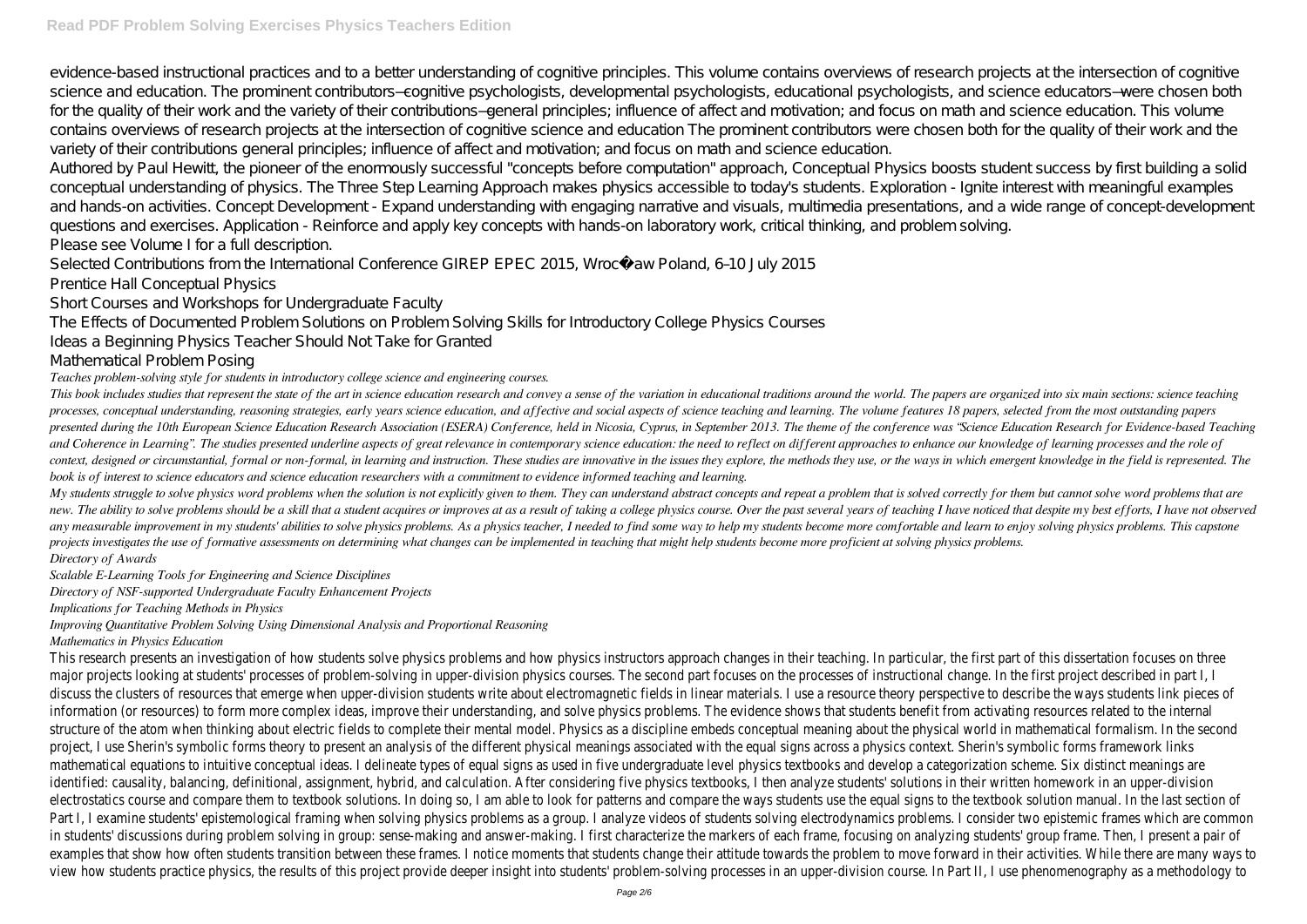### **Read PDF Problem Solving Exercises Physics Teachers Edition**

explain how physics instructors approach making changes in their teaching and the different kinds of support that they would like to have. The purpose of phenomenography is to describe the qualitative variation in people's experiences. For example, what are the ways in which physics instructors think and talk about their teaching practices? Our phenomenography study explored six different major categorie how instructors approach their teaching, their motivation to make changes, resources that they have used, how they have implemented those resources, challenges they experience during a semester, and the attitudes towards implementing new changes. We ultimately aim to use our findings to redesign the PhysPort website.

The aims of the International Conference on Physics Education in Cultural Contexts were to explore ways towards convergent and divergent physics learning beyond school boundaries, improve physics education through the use of traditional and modern cultural contexts, and exchange research and experience in physics education between different cultures. A total of 45 papers have been selected for thi volume. The material is divided into three parts: Context and History, Conceptual Changes, and Media. The proceedings have been selected for coverage in: . OCo Index to Scientific & Technical Proceedings (ISTP CDROM version / ISI Proceedings). OCo Index to Social Sciences & Humanities Proceedings- (ISSHP- / ISI Proceedings). OCo Index to Social Sciences & Humanities Proceedings (ISSHP CDROM version / ISI Proceedings). OCo CC Proceedings OCo Engineering & Physical Sciences."

1. The book is prepared for the problem solving in Physics 2. It is divided into 13 chapters 3. Each chapter is divided into 3 levels of preparation 4. At the end of the each chapter cumulative exercises for JEE Main & Advanced for practice A common phrase among JEE Aspirants that chemistry is the most scoring subject, but the problems asked in JEE Exams are not directly related but they are based on multiple applications. **Introducing the all new edition of "Problem Physical Physics JEE Main & Advanced Volume – 1" which is designed to develop the use of the concepts of chemistry in solving the diversified problems as asked in JEE. The book divides the syllabus into 8 chapters and each chapter has been topically divided in quick theory, different types of Solved Examination. At the end of each chapter there are 3 Levels; where Level 1 'Starter** Level', Level 2 'JEE Main Level' and Level 3 'JEE Advanced Level' making a solid preparation. Detailed and explanatory solutions provided to all the questions for the better understanding. TOC Vectors, **Calculus in Physics, Units & Dimensions, Significant Figures & Errors in Management, Rectilinear Motion, Projectile Motion, Relative Motion, Kinematics Calculus, Kinematics Graphs, Newton's Laws of Motion, Friction, Work Energy & Power, Circular Motion.**

The Handbook offers models of teaching and learning that go beyond the typical lecture-laboratory format and provides rationales for new practices in the college classroom. It is ideal for graduate teaching assistants, senior faculty and graduate coordinators, and mid-career professors in search of reinvigoration.

Selected Papers from the ESERA 2013 Conference

The High School Physics Program. Problem-solving exercises in physics

The Open Agenda

From Research to Effective Practice

Teaching Secondary Mathematics

Challenging the Paradigm

*Physics Teaching and Learning: Challenging the Paradigm, RISE Volume 8, focuses on research contributions challenging the basic assumptions, ways of thinking, and practices commonly accepted in physics education. Teaching physics involves multifaceted, research-based, value added strategies designed to improve academic engagement and depth of learning. In this volume, researchers, teaching and curriculum reformers, and reform implementers discuss a range of important issues. The volume should be considered as a first step in thinking through what physics teaching and physics learning might* address in teacher preparation programs, in-service professional development programs, and in classrooms. To facilitate thinking about research-based physics teaching and learning each chapter in the *volume was organized around five common elements: 1. A significant review of research in the issue or problem area. 2. Themes addressed are relevant for the teaching and learning of K-16 science 3.* Discussion of original research by the author(s) addressing the major theme of the chapter. 4. Bridge gaps between theory and practice and/or research and practice. 5. Concerns and needs are addressed of

**The mathematics education community continues to contribute research-based ideas for developing and improving problem posing as an inquiry-based instructional strategy for enhancing students' learning. A large number of studies have been conducted which have covered many research topics and methodological aspects of teaching and learning mathematics through problem posing. The Authors' groundwork has shown that many of these studies predict positive outcomes from implementing problem posing on: student knowledge, problem solving and posing skills, creativity and disposition toward mathematics. This book examines, in-depth, the contribution of a problem posing approach to teaching mathematics and discusses the impact of adopting this approach on the development of theoretical frameworks, teaching practices and research on mathematical problem posing over the last 50 years. ??**

**Solidly grounded in up-to-date research, theory and technology, Teaching Secondary Mathematics is a practical, student-friendly, and popular text for secondary mathematics methods courses. It provides clear and useful approaches for mathematics teachers, and shows how concepts typically found in a secondary mathematics curriculum can be taught in a positive and encouraging way. The thoroughly revised fourth edition combines this pragmatic approach with truly innovative and integrated technology content throughout. Synthesized content between the book and comprehensive companion website offers expanded discussion of chapter topics, additional examples and technological tips. Each chapter features tried-and-tested pedagogical techniques, problem solving challenges, discussion points, activities, mathematical challenges, and student-life based applications that will encourage students to think and do. New to the 4th edition: A fully revised and updated chapter on technological advancements in the teaching of mathematics Connections to both the updated NCTM Focal Points as well as the new Common Core State Standards are well-integrated throughout the text Problem solving challenges and sticky questions featured in each chapter to encourage students to think through everyday issues and possible solutions. A fresh interior design to better highlight pedagogical elements and key features A companion website with chapter-by-chapter video lessons, teacher tools, problem solving Q&As, helpful links and resources, and embedded graphing calculators.**

**Teaching and Learning of Physics in Cultural Contexts**

**Conceptual Physics: Problem-Solving Exercises in Physics: The High School Physics Program**

**Exploring New Thinking Paradigms**

**A Catalog of Projects Sponsored by the U.S. Department of Education, 1983**

**Problems in Physics**

## **Computer Education**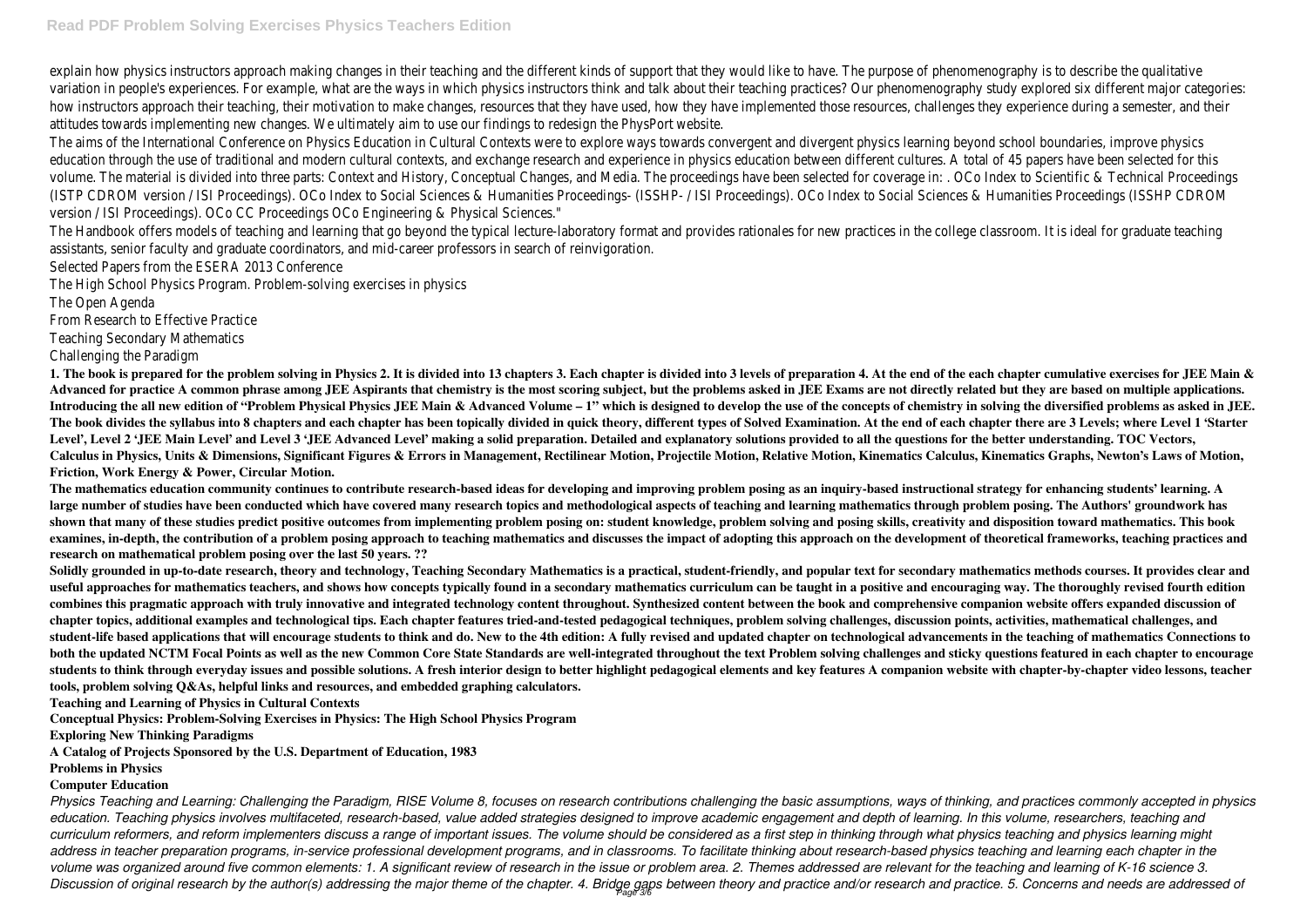*school/community context stakeholders including students, teachers, parents, administrators, and community members.*

*2004 Physics Education Research ConferenceSpringer Science & Business Media*

*In The Study Of Physics At The +2 Stage And The 1St Year Engineering Course, Problem Solving Poses A Major Challenge. This Book Aims At Assisting The Students Approach A Physics Problem, Elaborating On What Signifies That A Solution Has Been Found And Much More. Tougher Problems Have Been Solved, Laying Great Stress On Approach And Method; While Simultaneously Offering The Number Of Ways A Given Problem Can Be Solved Applying Different Approaches. The Fourth Edition Of This Widely Used Text Presents 300 New Problems With Answers Including 50 Fully Solved Examples. Views From the Content Domains*

*Cognitive and Metacognitive Problem-Solving Strategies in Post-16 Physics*

*Proceedings of the International Conference on Physics Education in Cultural Contexts : Cheongwon, South Korea, 13-17 August 2001*

*Selected Bibliography of Current Articles in Science Education*

*Proceedings of the 7th Mathematics, Science, and Computer Science Education International Seminar, MSCEIS 2019, 12 October 2019, Bandung, West Java, Indonesia MSCEIS 2019*

*This book explores in detail the role of laboratory work in physics teaching and learning. Compelling recent research work is presented on the value of experimentation in the learning process, with description of important research-based proposals on how to achieve improvements in both teaching and learning. The book comprises a rigorously chosen selection of papers from a conference organized by the International Research Group on Physics Teaching (GIREP), an organization that promotes enhancement of the quality of physics teaching and learning at all educational levels and in all contexts. The topics covered are wide ranging. Examples include the roles of open inquiry experiments and advanced lab experiments, the value of computer modeling in physics teaching, the use of web-based interactive video activities and smartphones in the lab, the effectiveness of low-cost experiments, and assessment for learning through experimentation. The presented research-based proposals will be of interest to all who seek to improve physics teaching and learning.*

Education has been considered as the most important input and the most potent instrument for the development of an individual. It is the key to national prosperity and welfare and that no investment is too great for it. It is evident that education has a very important role to play in the economic and social development of the country, in the building up of the truly democratic society, in the promotion of national

*' The aims of the International Conference on Physics Education in Cultural Contexts were to explore ways towards convergent and divergent physics learning beyond school boundaries, improve physics education through the use of traditional and modern cultural contexts, and exchange research and experience in physics education between different cultures. A total of 45 papers have been selected for this volume. The material is divided into three parts: Context and History, Conceptual Changes, and Media. The proceedings have been selected for coverage in: • Index to Scientific & Technical Proceedings (ISTP CDROM version / ISI Proceedings) • Index to Social Sciences & Humanities Proceedings® (ISSHP® / ISI Proceedings) • Index to Social Sciences & Humanities Proceedings (ISSHP CDROM version / ISI Proceedings) • CC Proceedings — Engineering & Physical Sciences Contents:Context and History:Physics, Technology and Society (J Solomon)Physics for the Lay Student (L W Trowbridge)Cross-Border Quality Assessment in Physics (G Tibell)Analysis of Factors Related to Career Choice in Science (J Yoon & S-J Pak)Conceptual Change:How Do Students Understand Environmental Issues in Relation to Physics? (I Tokuya et al.)Study of Students' Cognitive Process for Line Graphs (T Kim et al.)Development of Course on Practice of Cognitive Conflict Strategy for Physics Teachers (H Choi et al.)Development of Teaching Materials Focused on Sequential Concepts: Case of Electromotive Force and Voltage Drop (D Kim et al.)Media:Taking the Physics Classroom Into the World (C J Chiaverina)Teaching Physics and the Arts (T D Rossing)Measurement of Wavelength Using CCD Camera (H Lee et al.)Science Friction (A Kazachkov et al.)and other papers Readership: Graduate students, academics and researchers in education, physics and the history of science. Keywords:Physics Education;Cultural Context;Comparative Education;Conceptual Change;Educational Media;Students'' Conception;Physics History'*

*This book is about mathematics in physics education, the difficulties students have in learning physics, and the way in which mathematization can help to improve physics teaching and learning. The book brings together different teaching and learning perspectives, and addresses both fundamental considerations and practical aspects. Divided into four parts, the book starts out with theoretical viewpoints that enlighten the interplay of physics and mathematics also including historical developments. The second part delves into the learners' perspective. It addresses aspects of the learning by secondary school students as well as by students just entering university, or teacher students. Topics discussed range from problem solving over the role of graphs to integrated mathematics and physics learning. The third part includes a broad range of subjects from teachers' views and knowledge, the analysis of classroom discourse and an evaluated teaching proposal. The last part describes approaches that take up mathematization in a broader interpretation, and includes the presentation of a model for physics teachers' pedagogical content knowledge (PCK) specific to the role of mathematics in physics.*

*Learning to Solve Word Problems Through Exploratory Lab Activities Toward a Unified Theory of Problem Solving Problems In Physics Mechanics JEE Main and Advanced Circular*

*Key Competences in Physics Teaching and Learning Cognition in Education*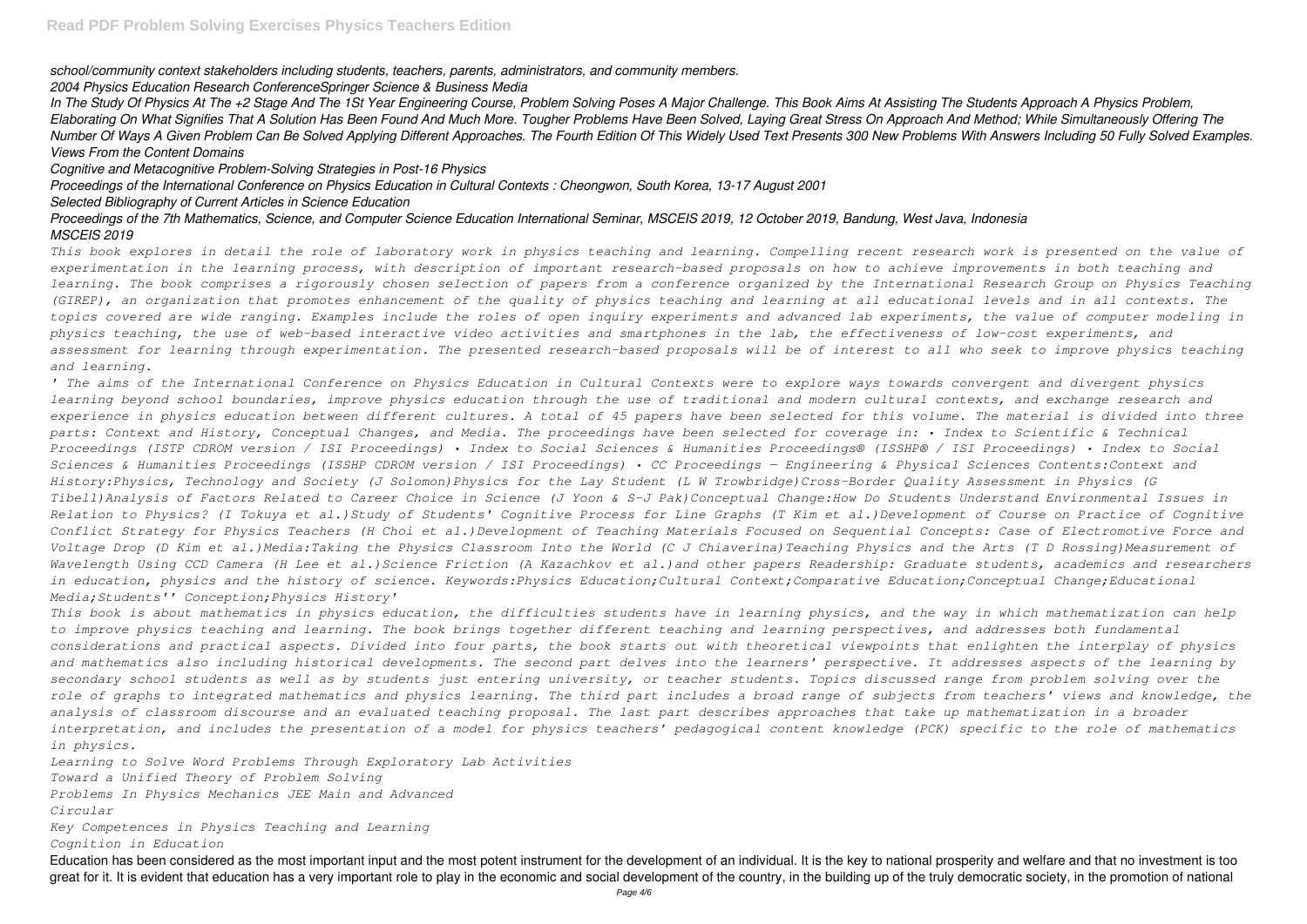integration and unity, and above all for the transformation of individual in the endless pursuit of excellence and perfection. The students in a classroom have different socio-economic status, aptitudes, interests, attitudes etc. and among them have different IQ levels. In a classroom situation where the students are varied in learning levels, (i.e., average, below average and above average) most of the time teachers teach for the average, neglecting the above average and below average in their hurry to finish the syllabus. In the classroom the above average feel bored and the slow-learners remain passive and day-by-day become poor in the subject.

The 2004 Physics Education Research (PER) Conference brought together researchers in how we teach physics and how it is learned. Student understanding of concepts, the efficacy of different pedagogical techniques, and the importance of student attitudes toward physics and knowledge were all discussed. These Proceedings capture an important snapshot of the PER community, containing an incredibly broad collection of research papers of work in progress.

This book discusses novel research on and practices in the field of physics teaching and learning. It gathers selected high-quality studies that were presented at the GIREP-ICPE-EPEC 2017 conference, which was jointly organised by the International Research Group on Physics Teaching (GIREP); European Physical Society – Physics Education Division, and the Physics Education Commission of the International Union of Pure and Applied Physics (IUPAP). The respective chapters address a wide variety of topics and approaches, pursued in various contexts and settings, all of which represent valuable contributions to the field of physics education research. Examples include the design of curricula and strategies to develop student competencies—including knowledge, skills, attitudes and values; workshop approaches to teacher education; and pedagogical strategies used to engage and motivate students. This book shares essential insights into current research on physics education and will be of interest to physics teachers, teacher educators and physics education researchers around the world who are working to combine research and practice in physics teaching and learning. Insights from Research in Science Teaching and Learning

Systems, Social, and Internationalization Design Aspects of Human-computer Interaction

Cases on Research-Based Teaching Methods in Science Education

Multidisciplinary Perspectives on Education

Handbook of College Science Teaching

Internet Accessible Remote Laboratories: Scalable E-Learning Tools for Engineering and Science Disciplines

*This book reports on a study on physics problem solving in real classrooms situations. Problem solving plays a pivotal role in the physics curriculum at all levels. However, physics students' performance in problem solving all too often remains limited to basic routine problems, with evidence of poor performance in solving problems that go beyond equation retrieval and substitution. Adopting an action research methodology, the study bridges the `research-practical divide ́ by explicitly teaching physics problem-solving strategies through collaborative group problem-solving sessions embedded within the curriculum. Data were collected using external assessments and video recordings of individual and collaborative group problem-solving sessions by 16-18 year-olds. The analysis revealed a positive shift in the students' problem-solving patterns, both at group and individual level. Students demonstrated a deliberate, well-planned deployment of the taught strategies. The marked positive shifts in collaborative competences, cognitive competences, metacognitive processing and increased self-efficacy are positively correlated with attainment in problem solving in physics. However, this shift proved to be due to different mechanisms triggered in the different students.*

*For the first time in science education, the subject of multiple solution methods is explored in book form. While a multiple method teaching approach is utilized extensively in math education, there are very few journal articles and no texts written on this topic in science. Teaching multiple methods to science students in order to solve quantitative word problems is important for two reasons. First it challenges the practice by teachers that one specific method should be used when solving problems. Secondly, it calls into question the belief that multiple methods would confuse students and retard their learning. Using a case study approach and informed by research conducted by the author, this book claims that providing students with a choice of methods as well as requiring additional methods as a way to validate results can be beneficial to student learning. A close reading of the literature reveals that time spent on elucidating concepts rather than on algorithmic methodologies is a critical issue when trying to have students solve problems with understanding. It is argued that conceptual understanding can be enhanced through the use of multiple methods in an environment where students can compare, evaluate, and verbally discuss competing methodologies through the facilitation of the instructor. This book focuses on two very useful methods: proportional reasoning (PR) and dimensional analysis (DA). These two methods are important because they can be used to solve a large number of problems in all of the four academic sciences (biology, chemistry, physics, and earth science). This book concludes with a plan to integrate DA and PR into the academic science curriculum starting in late elementary school through to the introductory college level. A challenge is presented to teachers as well as to textbook writers who rely on the single-method paradigm to consider an alternative way to teach scientific problem solving. While the great scientists of the past recognized a need for a multidisciplinary approach, today's schools often treat math and science as subjects separate from the rest. This not only creates a disinterest among students, but also a potential learning gap once students reach college and then graduate into the workforce. Cases on Research-Based Teaching Methods in Science Education addresses the problems currently facing science education in the USA and the UK, and suggests a new hands-on approach to learning. This book is an essential reference source for policymakers, academicians, researchers,*